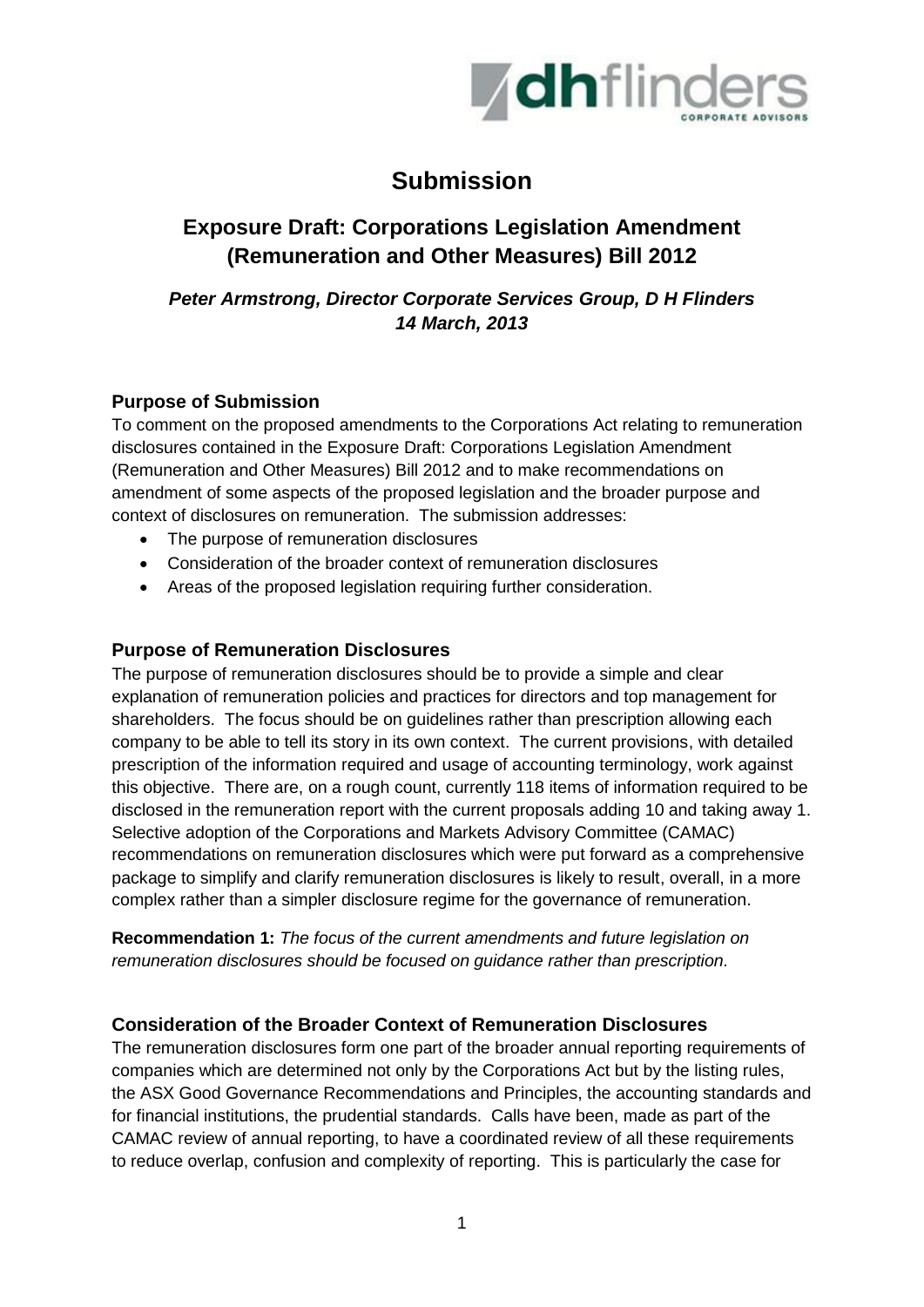

smaller companies who face a disproportionate burden for their size and resources in terms of the disclosures required.

## **Recommendation 2:** *Remuneration disclosures to be considered in any broader consideration of legal and other requirements for annual reporting by companies.*

The impact of the two strikes rule on the non-binding vote on remuneration reports also needs to be taken into account in any consideration of remuneration disclosures due to the significant consequences involved. The first two years' experience has identified significant concerns with the inappropriate use of the provision on non-remuneration issues and the disproportionate impact on small companies. In the 2012 season, over 78% of companies with a first strike were below the ASX 300 index. In reviewing a representative sample of these reports it is very difficult to find the alleged remuneration issue on which the "no vote" is based. Also, based on the Productivity Commission research in 2010 this was not the group considered to have any significant remuneration issues and it is unfair and inappropriate that they should be bearing the burden of legislation primarily designed to address significant outliers and perceived corporate governance failures from the past in some large companies. It would therefore be appropriate for there to be a review by the appropriate authority such as the Australian Securities and Investment Commission (ASIC) to consider the impact on smaller companies of the two strikes rule. There is however a need to take further action to mitigate the adverse consequences by removing or modifying the current 2 strikes provision.

**Recommendation 3:** *That the impact of the two strikes rule on smaller companies be reviewed by an appropriate authority (e.g. ASIC).* 

**Recommendation 4:** *Consideration should be given in this review to removing the 2 strikes rule or at least making it applicable to only ASX 100 listed companies. Other measures which could be considered are to make the voting threshold 75% of issued shares or have a simple majority threshold of votes cast in line with general voting practice.* 

#### **Areas of the Proposed Legislation Requiring Further Consideration**

*1. The introduction of past, present and future pay categories.*

This is the main area which requires substantial further consideration. The interaction of the new categories and the existing statutory disclosures based on the accounting standards will be difficult to manage. It is likely to lead to more complex reports with multiple tables and the need for further explanation to reconcile differences and overlaps between them.

A number of terms/concepts need to be clarified to ensure a consistent approach is taken. These include the meaning of the terms: "total amount"; "granted"; and "paid". The categorisation of short term incentives earned in the previous year and paid in the subsequent year also needs to be considered if alignment of pay and performance is not to be disconnected. The potential for double counting between the categories also needs further consideration.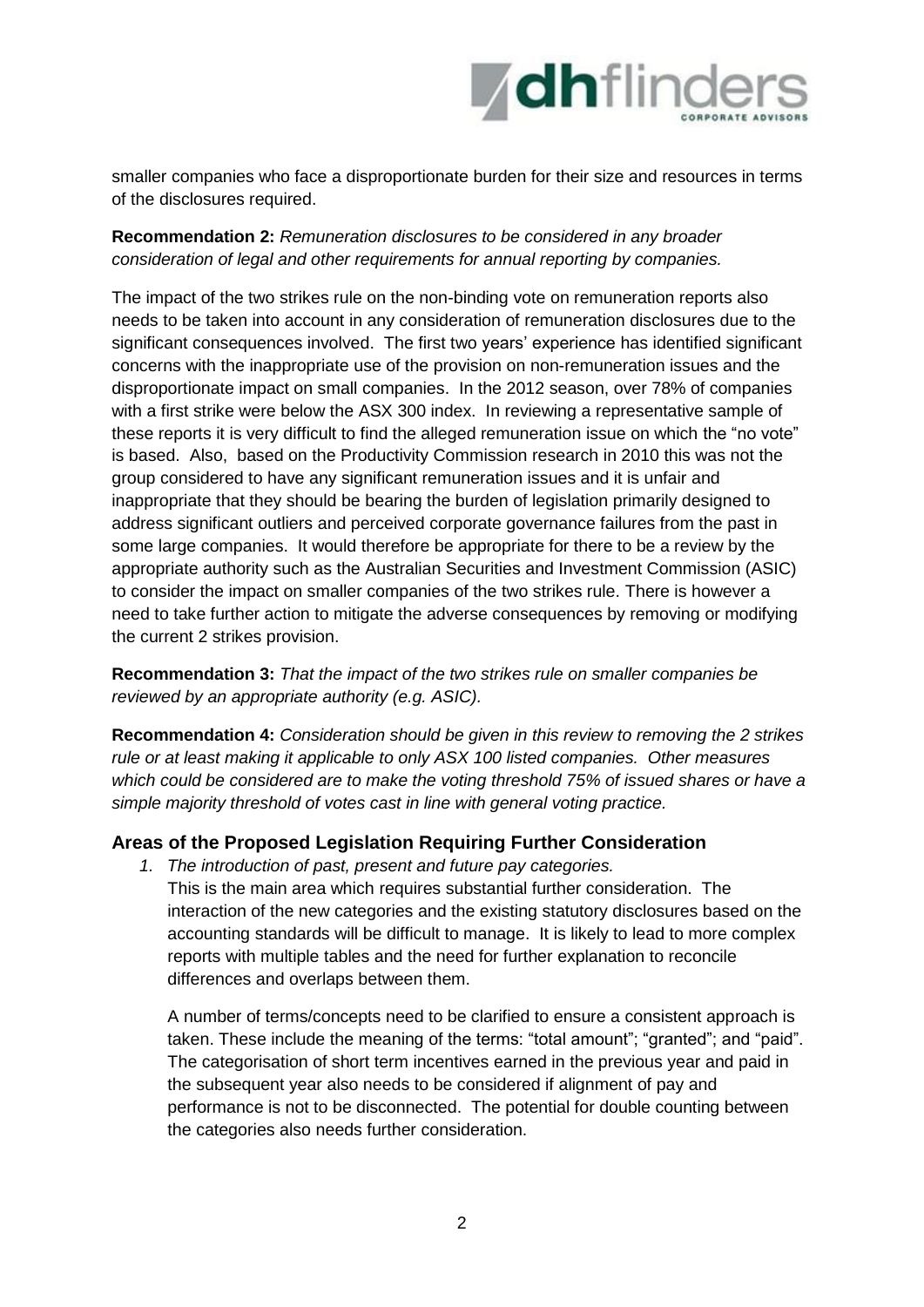

Ideally, as originally proposed by CAMAC, the new categories should replace the accounting disclosures for the purpose of providing a clear and simple explanation of realised remuneration (past and present pay) and deferred remuneration (future pay). There will, however, still be a need to clarify and provide guidance on the approach to be taken along the lines of the work done in the UK by the Financial Reporting Lab for the Department of Business Innovation and Skills (BIS) which engaged a number of report preparers and readers to ensure a consistent approach.

The accounting definitions of pay can, and should, be used in the financial reports allowing the remuneration report to operate, as originally intended, as an explanation of remuneration policy and practice and its alignment with organisation performance. If the accounting disclosures are to be maintained in the remuneration report then the new categories should be advisory and not mandatory. This is in line with the practice already implemented by a number of companies to provide a summary of actual, realised or realisable pay to assist shareholders in understanding their pay policy and practice. Guidance on terms would still be helpful in these circumstances to promote a more consistent and comparable approach to pay summaries.

The development of this guidance and clarification of the definitions to be used in adopting these pay categories should be undertaken by a working group sponsored by an appropriate authority. The working group should consist of leading experts on corporate governance and remuneration policy and practice rather than be a representative group. Input should be sought from report readers through appropriate governance bodies/forums.

**Recommendation 5:** *That either the new categories be developed to replace the current accounting standard based disclosures or the new categories be advisory only rather than mandatory.*

**Recommendation 6:** *That a working group be established under an appropriate sponsoring authority to clarify terms and definitions and provide guidance on the application of the new categories whether mandatory or advisory.*

#### *2. Disclosure of the remuneration governance framework.*

Many companies already disclose the remuneration governance framework as part of the description of the remuneration policy. While in itself this proposal is positive, the explanatory memorandum makes a number of suggestions on items to be included which are at best tangential in relation to a company's decision making processes on remuneration or are at a level of detail which is likely to confuse rather than enlighten. This is another area where guidance on the appropriate structuring of the remuneration report to outline remuneration governance processes would be a more effective approach than setting a prescription. As an alternative to legislation on this issue, ASIC could provide guidance on matters which should be outlined in the report as part of their periodic review of compliance and practice in relation to the Corporations Act remuneration disclosure requirements.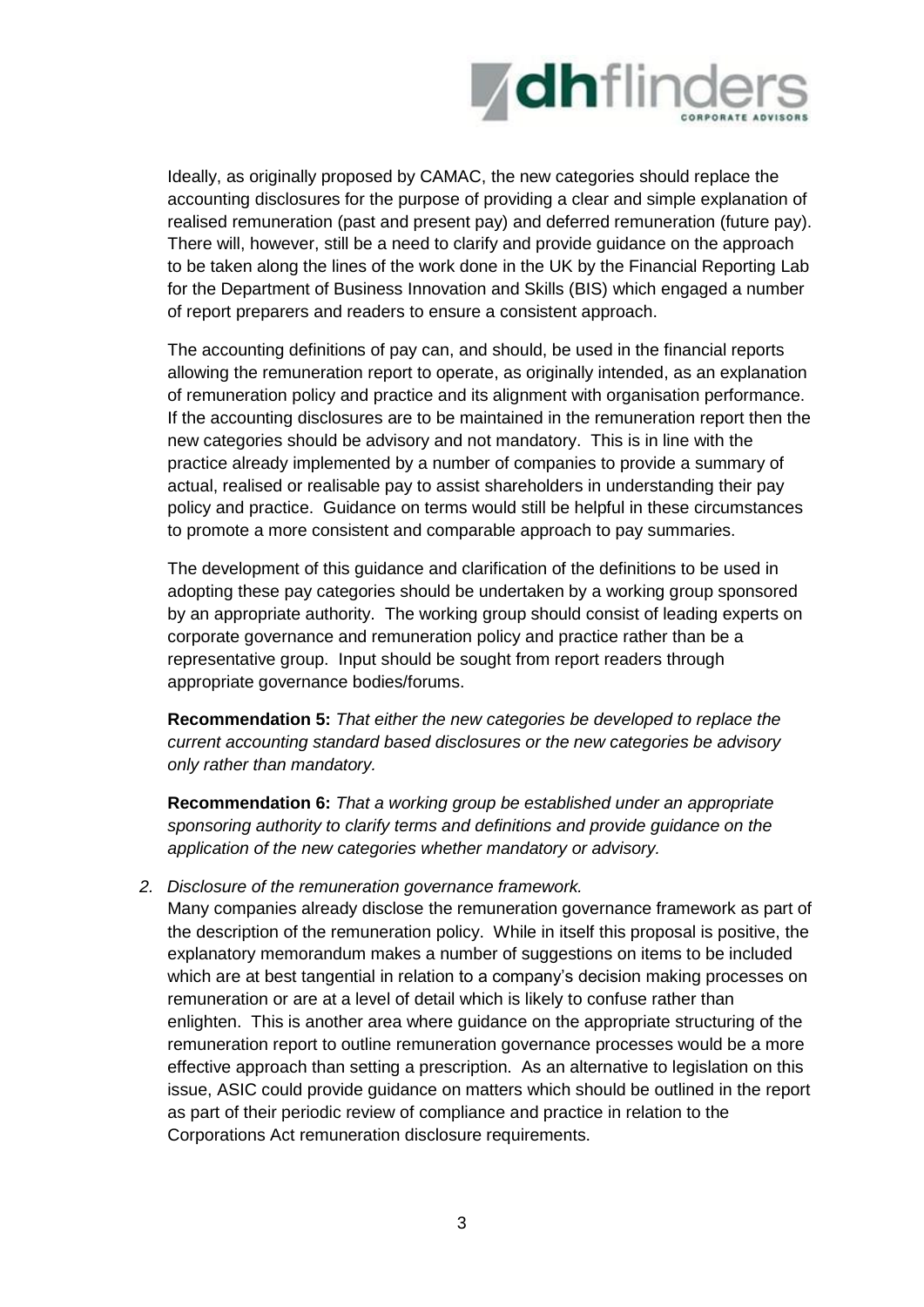

**Recommendation 7:** *That guidance be provided on remuneration governance processes rather than set a prescription.*

*3. Benefits on termination*

Further clarification is required on how this provision is intended to operate. The working group proposed above for pay categories could also consider this issue.

**Recommendation 8:** *The proposed working group, sponsored by an appropriate authority, to further consider guidance on the operation of this provision.*

*4. Clawback*

Given the principles based approach taken to this provision it is likely that expectations will develop over time on how this provision should be applied. It would be advisable, therefore, to review the application of this provision in three years' time to see how it is being applied and whether expectations about reporting under the provision by shareholders are reasonable and meet the intent of the provision. Particular consideration should be given to mid and small cap companies. This is an area which might form part of the ASIC periodic review of the application of the remuneration disclosure provisions.

**Recommendation 9:** *That an appropriate authority consider the operation of the clawback provision in the periodic review of the Corporations Act remuneration disclosure provisions.*

## **Summary of recommendations**

**Recommendation 1:** *The focus of the current amendments and future legislation on remuneration disclosures should be focused on guidance rather than prescription.*

**Recommendation 2:** *Remuneration disclosures to be considered in any broader consideration of legal and other requirements for annual reporting by companies.*

**Recommendation 3:** *That the impact of the two strikes rule on smaller companies be reviewed by an appropriate authority (e.g. ASIC).* 

**Recommendation 4:** *Consideration should be given in this review to removing the rule or at least making it applicable to only ASX 100 listed companies. Other measures which could be considered are to make the voting threshold 75% of issued shares or have a simple majority threshold of votes cast in line with general voting practice.*

**Recommendation 5:** *That either the new categories be developed to replace the current accounting standard based disclosures or the new categories be advisory only rather than mandatory.*

**Recommendation 6:** *That a working group be established under an appropriate sponsoring authority to clarify terms and definitions and provide guidance on the application of the new categories whether mandatory or advisory.*